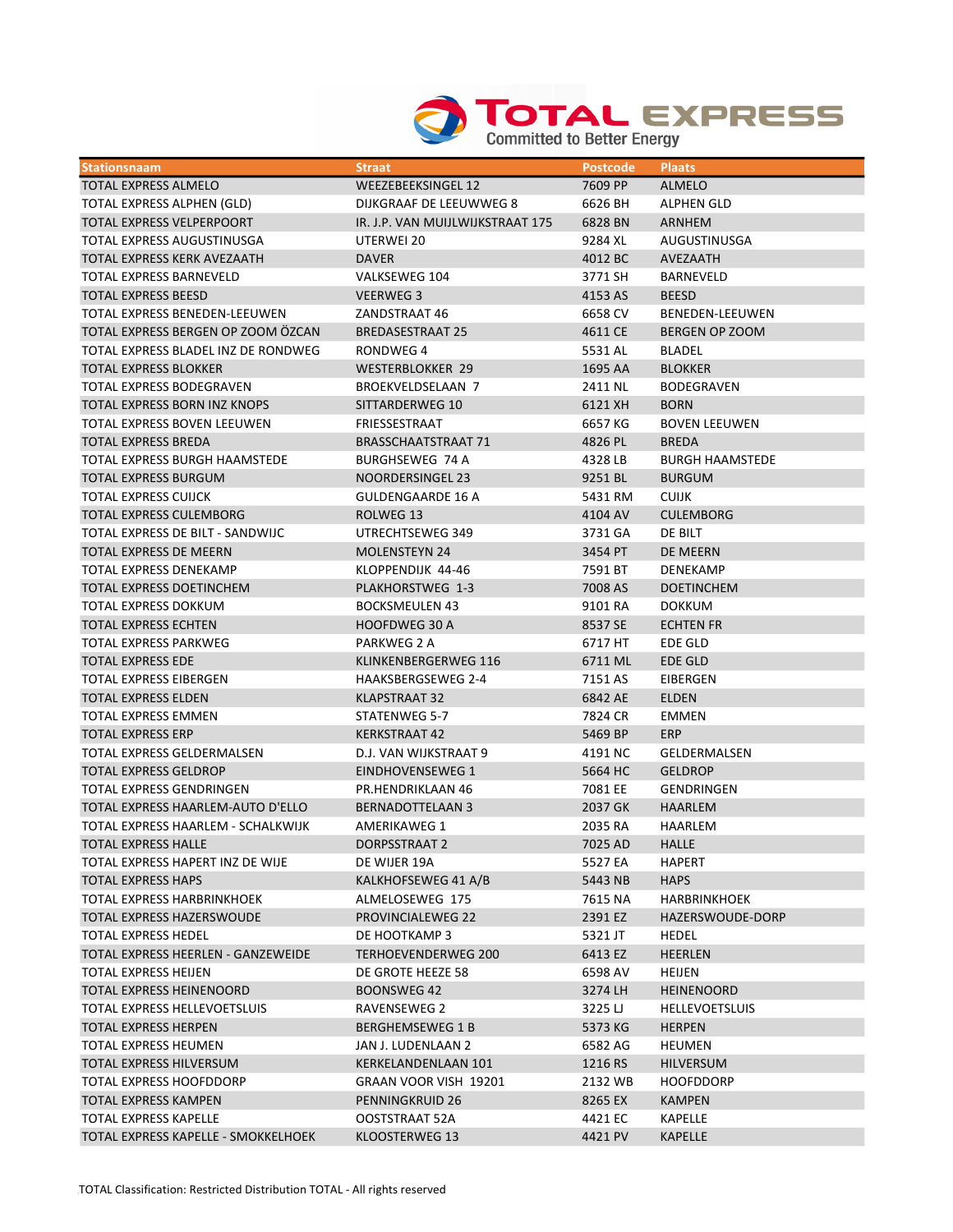| TOTAL EXPRESS KERKDRIEL             | KROMSTEEG 45                    | 5331 AJ | <b>KERKDRIEL</b>           |
|-------------------------------------|---------------------------------|---------|----------------------------|
| TOTAL EXPRESS KESTEREN              | SPOORSTRAAT 59                  | 4041 CL | <b>KESTEREN</b>            |
| TOTAL EXPRESS KOLLUM                | MEESTER ANDREAESTRAAT 24        | 9291 MA | KOLLUM                     |
| TOTAL EXPRESS KOLLUMERZWAAG         | <b>FOARWEI 21</b>               | 9298 JA | KOLLUMERZWAAG              |
| TOTAL EXPRESS KOOTSTERTILLE         | <b>RYKSWEI 5</b>                | 9288 CB | <b>KOOTSTERTILLE</b>       |
| TOTAL EXPRESS KOOTWIJKERBROEK       | <b>GARDERBROEKERWEG 59</b>      | 3774 JC | <b>KOOTWIJKERBROEK</b>     |
| TOTAL EXPRESS LAGE ZWALUWE          | PLANTSOEN 32                    | 4926 RB | LAGE ZWALUWE               |
| TOTAL EXPRESS LANDGRAAF             | <b>MARCONISTRAAT 24</b>         | 6372 PN | LANDGRAAF                  |
| TOTAL EXPRESS HOVEN- LANDGRAAF      | HOVENSTRAAT 100                 | 6374 HG | LANDGRAAF (Ubach o. Worms) |
| TOTAL EXPRESS MAASBOMMEL            | <b>KAMPSTRAAT 3</b>             | 6627 AS | MAASBOMMEL                 |
| TOTAL EXPRESS MAASTRICHT - BELFORT  | KEURMEESTERDREEF 200            | 6216 EB | <b>MAASTRICHT</b>          |
| TOTAL EXPRESS MARIAHOUT             | MARIASTRAAT 36 A                | 5738 AJ | <b>MARIAHOUT</b>           |
| TOTAL EXPRESS MEIJEL                | DONK 43                         | 5768 XM | MEIJEL                     |
| TOTAL EXPRESS NEDERHEMERT           | MOLENSTRAAT 11                  | 5317 JG | NEDERHEMERT                |
| TOTAL EXPRESS NEDERWEERT- ROSVELD   | <b>RANDWEG ZUID 7</b>           | 6031 SX | NEDERWEERT                 |
| TOTAL EXPRESS NEDERWEERT-EIND       | EIND 12 B                       | 6034 SN | NEDERWEERT EIND            |
| TOTAL EXPRESS - NIEUWE PEKELA (NZ)  | PROVINCIALEWEG 1 (N366)         | 9663 TZ | NIEUWE PEKELA              |
| TOTAL EXPRESS - NIEUWE PEKELA (ZZ)  | PROVINCIALEWEG 1 (N366)         | 9663 TZ | NIEUWE PEKELA              |
| TOTAL EXPRESS NIEUWE TONGE          | MOLENDIJK 138                   | 3244 AN | <b>NIEUWE TONGE</b>        |
| TOTAL EXPRESS NIJVERDAL             | SMIDSWEG 60                     | 7441 EJ | NIJVERDAL                  |
| TOTAL EXPRESS OISTERWIJK            | SPRENDLINGENSTRAAT 35           | 5061 KM | <b>OISTERWIJK</b>          |
| TOTAL EXPRESS OOSTVOORNE            | LANGEWEG 4                      | 3233 LM | <b>OOSTVOORNE</b>          |
| TOTAL EXPRESS OOTMARSUM             | <b>EERSTE STEGGE 8</b>          | 7631 AE | <b>OOTMARSUM</b>           |
| TOTAL EXPRESS OPHEUSDEN INZ ROEL    | DALWAGENSEWEG 38                | 4043 MX | <b>OPHEUSDEN</b>           |
| TOTAL EXPRESS OUD-BEIJERLAND        | ADMIRAAL DE RUYTERSTAART 25     | 3262 XB | <b>OUD-BEIJERLAND</b>      |
| <b>TOTAL EXPRESS OVERBERG</b>       | <b>HEUVELSESTEEG 2A</b>         | 3959 BB | <b>OVERBERG</b>            |
| TOTAL EXPRESS RENSWOUDE             | UTRECHTSEWEG 26                 | 3927 AV | RENSWOUDE                  |
| <b>TOTAL EXPRESS ROZENBURG</b>      | BURG.J. DE LA PAISIERESSTRAAT 1 | 3181 VA | <b>ROZENBURG</b>           |
| TOTAL EXPRESS SASSENHEIM            | PARKLAAN 60                     | 2171 EG | SASSENHEIM                 |
| TOTAL EXPRESS SAS VAN GENT          | <b>WESTKADE 12</b>              | 4551 BV | SAS VAN GENT               |
| TOTAL EXPRESS SCHAGEN               | <b>HAVENSTRAAT 10</b>           |         | <b>SCHAGEN</b>             |
|                                     |                                 | 1741 AP |                            |
| TOTAL EXPRESS SCHIJNDEL HOOFDSTRAAT | <b>HOOFDSTRAAT 188</b>          | 5481 AK | <b>SCHIJNDEL</b>           |
| TOTAL EXPRESS SCHIJNDEL             | PLEIN 1944 11                   | 5481 AP | <b>SCHIJNDEL</b>           |
| TOTAL EXPRESS SCHIPLUIDEN           | DORPSSTRAAT 56                  | 2636 CJ | <b>SCHIPLUIDEN</b>         |
| TOTAL EXPRESS DEN HAAG INZ CALAND1  | CALANDSTRAAT 300                | 2521 BW | 'S-GRAVENHAGE              |
| TOTAL EXPRESS 'S HEERENHOEK         | <b>BURG.TIMANSWEG 9</b>         | 4453 CK | S-HEERENHOEK               |
| TOTAL EXPRESS DEN BOSCH - DE HERVEN | <b>BRUISTENSINGEL 21</b>        | 5232 AA | 'S-HERTOGENBOSCH           |
| TOTAL EXPRESS ST OEDERODE           | EERSCHOTSESTRAAT 74             | 5491 AD | <b>SINT OEDENRODE</b>      |
| TOTAL EXPRESS STELLENDAM            | PAMPUS <sub>8</sub>             | 3251 ND | STELLENDAM                 |
| <b>TOTAL EXPRESS TIEL</b>           | <b>INDUSTRIEWEG 6</b>           | 4004 JW | <b>TIEL</b>                |
| TOTAL EXPRESS VEERE INZ POPPE       | VEERSEWEG 83 A                  | 4351 NA | VEERE                      |
| <b>TOTAL EXPRESS VELDHOVEN</b>      | <b>KRUISSTRAAT 86</b>           | 5502 JH | <b>VELDHOVEN</b>           |
| TOTAL EXPRESS INZ BOSSENBURGH       | SLOEWEG 4                       | 4385 ES | VLISSINGEN                 |
| TOTAL EXPRESS VOORHOUT              | <b>HERENSTRAAT 8</b>            | 2215 KH | <b>VOORHOUT</b>            |
| TOTAL EXPRESS VOORSCHOTEN           | VAN BEETHOVENLAAN 67            | 2253 BE | <b>VOORSCHOTEN</b>         |
| TOTAL EXPRESS WAGENINGEN            | VAN UVENWEG 119                 | 6708 AE | WAGENINGEN                 |
| TOTAL EXPRESS WARMOND               | HERENWEG                        | 2361 ER | WARMOND                    |
| TOTAL EXPRESS WESTKAPELLE - FAAS    | <b>ZUIDSTRAAT 27</b>            | 4361 AA | WESTKAPELLE                |
| TOTAL EXPRESS WIJK BIJ DUURSTEDE    | DE LANGKAMP 2                   | 3961 MS | WIJK BIJ DUURSTEDE         |
| TOTAL EXPRESS WIJK BIJ DUURSTEDE    | LAGE MAAT 9                     | 3961 NJ | WIJK BIJ DUURSTEDE         |
| TOTAL EXPRESS YSSELSTEYN (L)        | JAN POELSWEG 3                  | 5813 BN | YSSELSTEYN LB              |
| TOTAL EXPRESS ZWOLLE                | DIJKSTRAAT 2                    | 8011 XS | ZWOLLE                     |
| TOTAL EXPRESS BERKEL EN RODENRIJS   | RODERIJSEWEG 91                 | 2651 BN | <b>BERKEL EN RODENRIJS</b> |
| <b>TOTAL EXPRESS GOES</b>           | ALBERT PLESMANWEG 2             | 4462 GC | <b>GOES</b>                |
| TOTAL EXPRESS NES (AMELAND)         | REEWEG 1                        | 9163 GT | NES AMELAND                |
| TOTAL EXPRESS HOLLUM (AMELAND)      | ORANJEWEG 28                    | 9161 CC | <b>HOLLUM AMELAND</b>      |